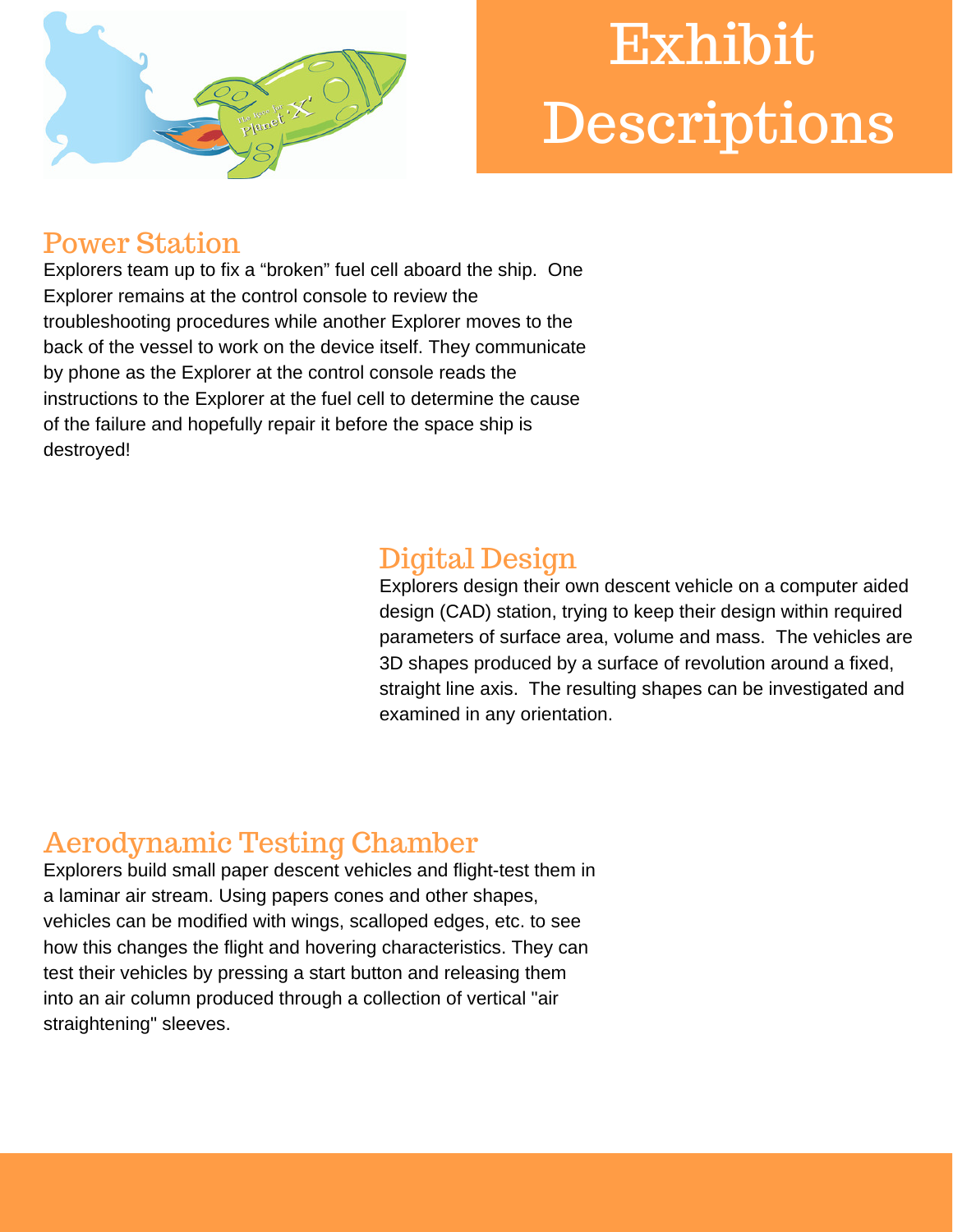

## ROV Command

Explorers maneuver a remote operating vehicle outside the space craft, using it to explore an interesting piece of terrain. Using a joystick to control the vehicle, Explorers monitor the vehicle's movements in real time, but with a 2 second delay to mimic the delay experienced when transmitting information across vast distances in space.

Explorers can drive the ROV wherever they wish, as long as they can effectively use the joystick in conjunction with the visuallydelayed feedback.

## Quake Table

Explorers must design a building to erect on the new planet. However, the planet is known to have strong quakes at frequent intervals. Explorers are challenged to create a model of a building that will withstand these "planet" quakes.

Explorers are instructed to record the height of their structure before the "quake" occurs using a marker on panels at the rear of the exhibit. Both Metric and English systems of measurement are used. Comparison of styles, height and durability can be made in the classroom after the experience.





#### Oracle

Explorers receive encrypted messages from headquarters which they must decode and then program into the vessel's computer, the Oracle. The act of decoding involves the use of two cypher wheels, while the act of programming the oracle allows explorers to inform the ship's crew of important news about the mission.

Vocabulary buttons are color-coded according to parts of speech. Explorers can also create their own messages using their knowledge of sentence construction.